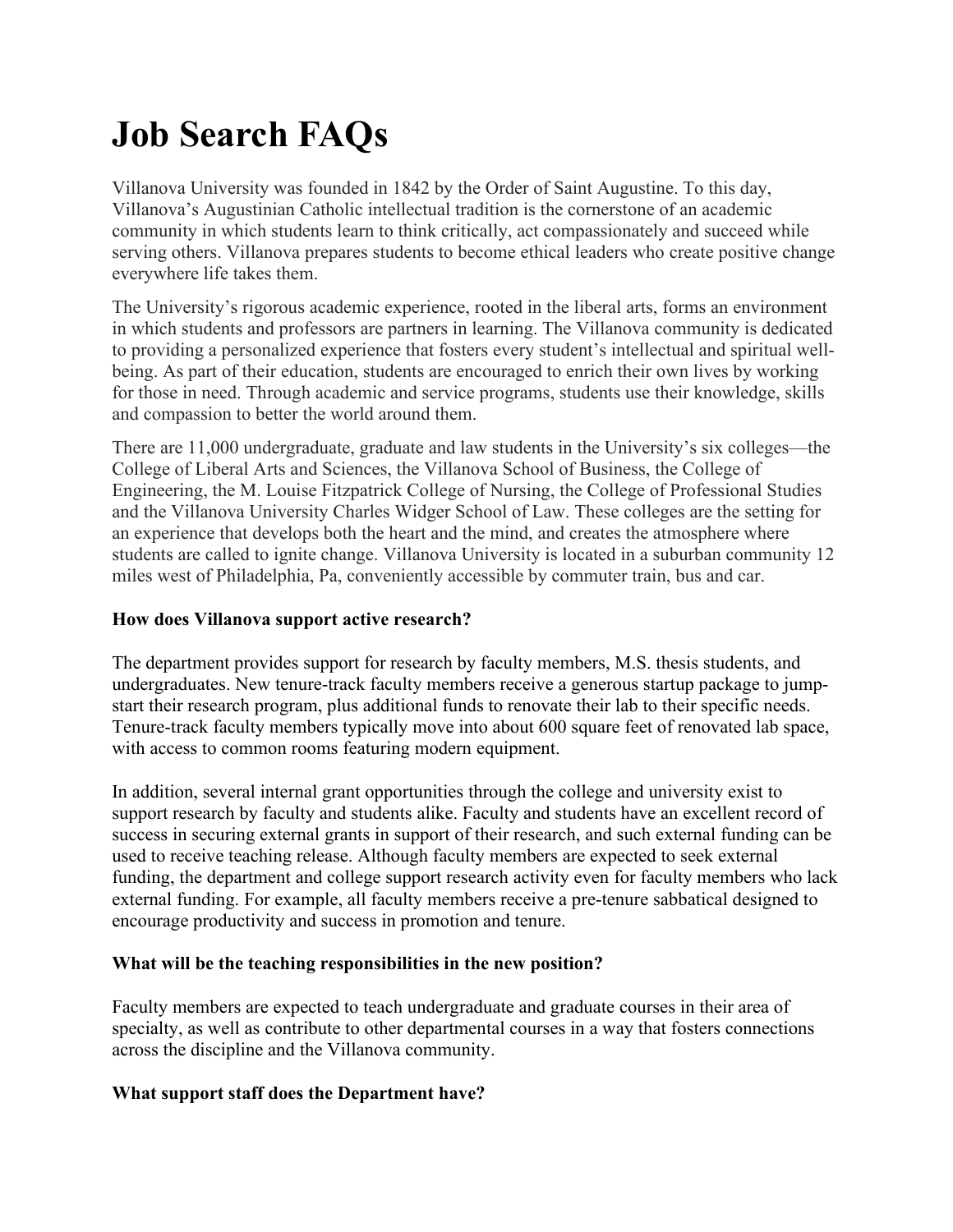Our staff is very important to a smoothly operating department. We have lab coordinators for introductory and upper-division courses, an equipment and supplies manager, a staffed Imaging Center (with a variety of equipment including a confocal microscope, transmission and scanning electron microscopes, a laser dissection microscope, and fluorescent microscopes), and administrative support staff. We also have a fully stocked supply room and common-use equipment (e.g., everything in the imaging center) that can be accessed 24/7 free of charge.

#### **How does the Department interact with other science departments at Villanova?**

The Department of Biology is located in the Mendel Science Center, which also houses the Departments of Chemistry, Physics, Computing Sciences, Astrophysics & Planetary Sciences, and Geography & the Environment. Interdisciplinary programs in Biochemistry and Cognitive & Behavioral Neuroscience with strong connections to biology have been established offering additional opportunities for collaboration. We also interact with a variety of faculty members in the College of Engineering, including those involved in cellular engineering (e.g., associated with NovaCell) and materials science/biomimicry. Finally, the department offers several service courses for students in the College of Liberal Arts & Sciences, the College of Nursing, the Villanova School of Business, and the College of Professional Studies.

#### **Does the Department offer a Ph.D. degree?**

At this time, no. In conjunction with Villanova's emphasis on undergraduate education, we offer outstanding Masters Programs leading to the M.S. (with thesis) or M.A. degree. We support fulltime graduate students with teaching assistantships and research fellowships. Students from local biotech firms round out the graduate student population. Many recent graduates have gone on to top-tier doctoral programs. Additionally, we do have both internally- and externally-funded postdocs mentored by our faculty.

#### **How does the Department of Biology and Villanova support diversity, equity and inclusion?**

The Department of Biology is committed to diversity, equity and inclusion in our department and, more broadly, our discipline. We regard diversity to include, but not be limited to, race, ethnicity, national origin, gender identity and expression, first generation status, sexual orientation, age, physical ability, mental health, language/linguistic ability, military status, immigration status, socioeconomic status, religious beliefs, political beliefs, or other ideologies.

We believe that:

- a culture of respect and acceptance for all catalyzes the discovery of new knowledge by bringing different perspectives to the teaching and research enterprises, for only in these open environments can learning and discovery take place,
- in an equity-conscious community, every member must be supported in their development, advancement, and success, without bias,